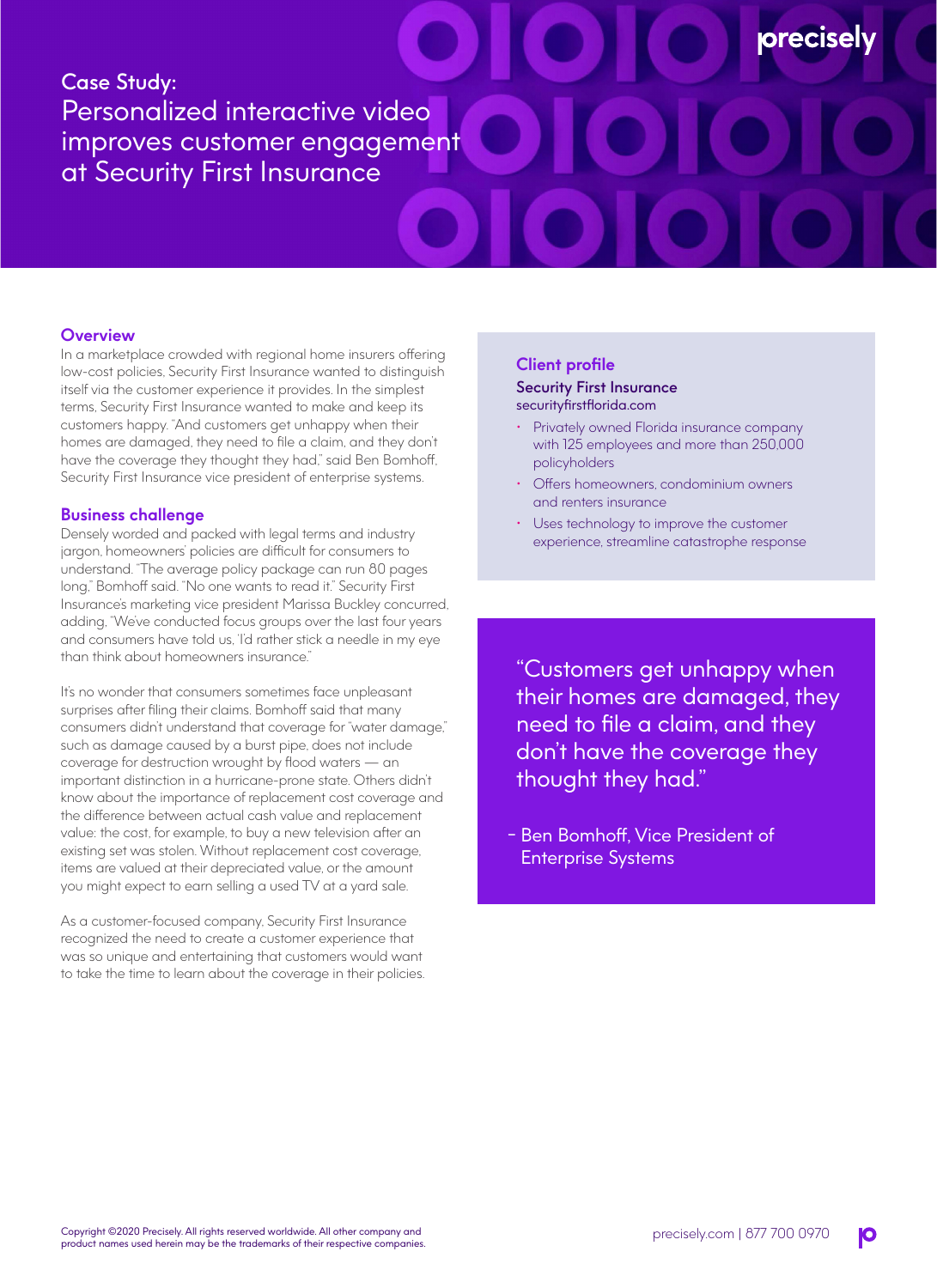### **Solution**

It started with having a corporate culture that allows for creative thinking and investment in innovation and technology. Security First Insurance has developed a reputation for creating several industry-first systems and services, and the company's chief operating officer, Werner Kruck, has led each major initiative. Kruck received an email linking him to a personalized video that described his bundled home telecommunications services and billing. He thought these types of videos could effectively augment insurance policies, explaining each policy's coverage and limitations in consumer-friendly language. He met with key members of the company's executive management team, including Bomhoff and Buckley, to start the discovery process. Bomhoff researched technology companies offering personalized videos, but had difficulty finding one willing to begin with discovery sessions or to start with a single video rather than a series. "Companies didn't want to start with a pilot," Bomhoff said. "They wanted to start with a \$500,000 commitment."

And not all technology companies could meet the project's deadline. Security First Insurance wanted to be the first insurance company to market with personalized videos, but other insurers had videos in the works. Therefore, Security First Insurance's initial video had to be produced in just three months.

Then, Security First Insurance learned about Precisely EngageOne Video. Part of the Precisely Customer Engagement solution suite, EngageOne Video software is used to create personalized interactive videos that organizations can use to deliver tailored communications to their customers. Consumers can control and interact with these videos, determining which parts they'd like to view, and when. Video capabilities can also help drive behavior across the customer lifecycle through targeted "best next engagement" recommendations: directing viewers to read a company's blog, contact one of its sales representatives, or visit an online customer service center, for example.

Precisely and Security First Insurance began their relationship with a low-cost discovery process during which a Precisely team met with Bomhoff, Buckley and other Security First Insurance personnel to develop a clear understanding of the goals for the personal interactive video. Topics discussed included projected costs, the feasibility of meeting the three-month deadline, and how the video could support the insurance company's overall business strategy.

#### The first video

With information gleaned from the discovery sessions, Precisely created an animated seven-minute personalized interactive video targeting policyholders insuring single-family houses. The video, which was completed within the three-month timeframe, begins with a friendly spokescharacter addressing the user by name and inviting the customer to explore personalized information on coverage types, deductibles, billing processes and available discounts (see Figure 1). The video then discusses the viewer's coverage and limitations. It explains insurance terms such as "ordinance or law coverage," "replacement value" and "hurricane deductibles." Hyperlinked buttons appearing on the screen allow the viewer to navigate from section to section. The conclusion invites viewers to access the company website and home safety blog.

New customers who have purchased insurance for a singlefamily home receive an email with a link to the personalized interactive video. The company has sent out 52,000 such emails over the last year, Bomhoff said. The open rate is 55 percent, with 76 percent of those opening the email watching the video through to about the four-minute mark, receiving the video's most important coverage messages. This is significant, Buckley said, because consumers will typically only interact with a video for two minutes. Many of Security First Insurance's customers are watching for twice as long. (See Figure 2.)



Figure 1: Security First Insurance's animated personalized interactive video features a friendly spokescharacter explaining individual insurance policies in consumer-friendly language.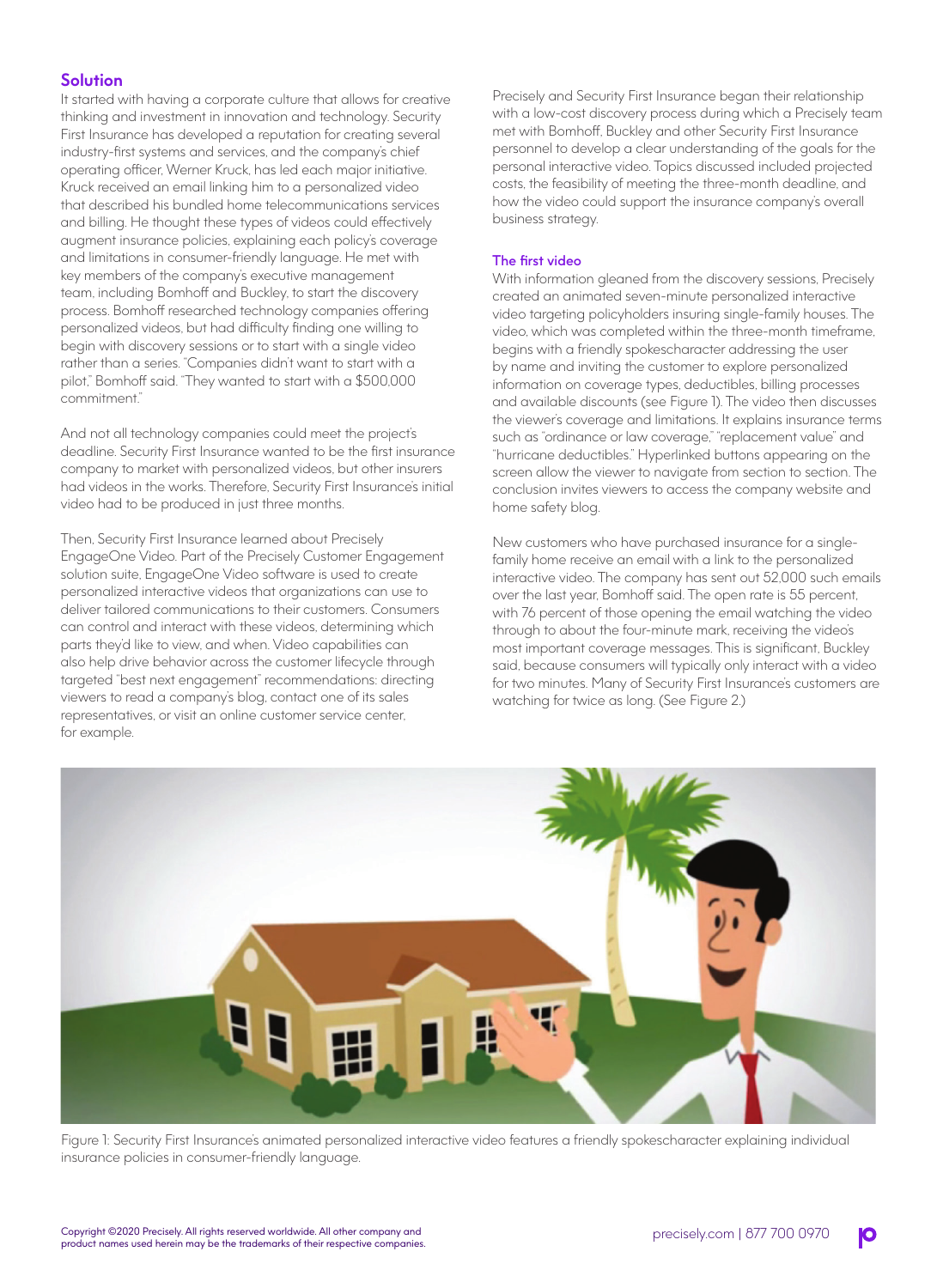# **52,000 links** to personalized interactive videos emailed



Figure 2: Many viewers are watching Security First Insurance's personal interactive video for four minutes, long enough to absorb the video's most important messages.

# **Benefits**

Security First Insurance believes that its first personalized interactive video has improved the customer experience by helping consumers better understand their coverage and its limitations. Customer feedback has been "incredible," Buckley said, with policyholders lauding the quality of video information. Just as important, the video has improved customer engagement.

"People are saying, 'I loved your video. I watched it as I had my coffee.' I'm thinking, 'We're having coffee with our customers. Terrific!' " Buckley said. At a deeper level, the video engenders stronger ties between the insurance company and its policyholders by directing viewers to the Security First Insurance customer portal and blog. "We work really hard to publish valuable content for our customers," Buckley said. "If our policyholders find this information valuable, they'll keep touching base with our blog. That makes them more likely to feel loyal to us when it's time to renew their policies."

#### Enhancing brand identity

Security First Insurance has also found that the video has enhanced its brand identity. The company has been airing television commercials in Florida since 2008. The commercials have a certain look, flow, and tone. The company wanted to carry these brand elements into its personalized interactive videos.

"We didn't want a disjointed experience," Buckley said. "A lot of video vendors have templates that you can't customize to your branding specifications. Precisely was able to customize our video at every level, down to the smallest elements. For example, the buttons on the embedded video player match the buttons on our website. The animator developed characters similar to the ones we use in our commercials. The voiceover talent and music sounded similar. This helped us maintain brand integrity across platforms."

"A lot of video vendors have templates that you can't customize to your branding specifications. Precisely was able to customize our video at every level, down to the smallest elements."

- Marissa Buckley, Marketing Vice President